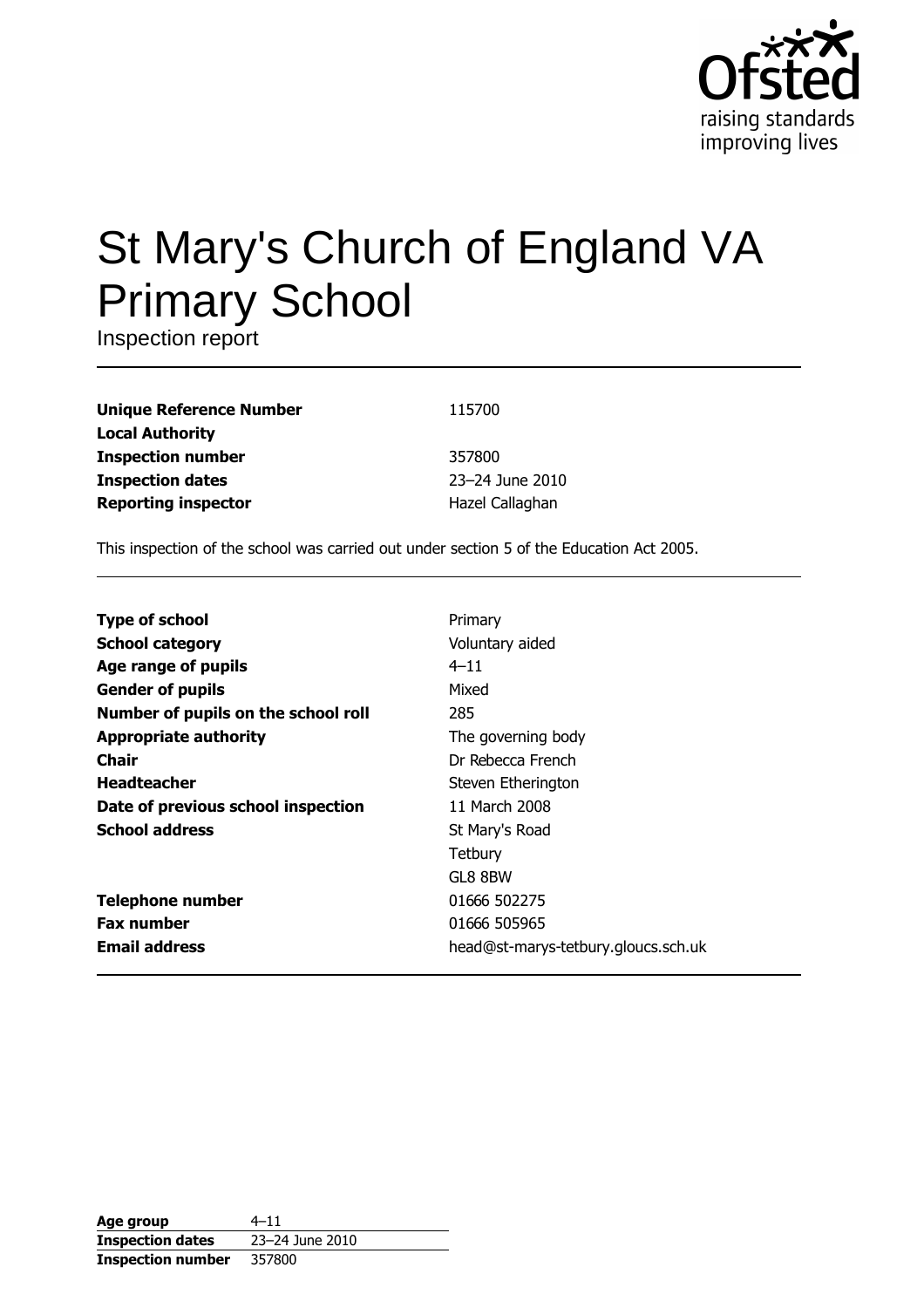The Office for Standards in Education, Children's Services and Skills (Ofsted) regulates and inspects to achieve excellence in the care of children and young people, and in education and skills for learners of all ages. It regulates and inspects childcare and children's social care, and inspects the Children and Family Court Advisory Support Service (Cafcass), schools, colleges, initial teacher training, work-based learning and skills training, adult and community learning, and education and training in prisons and other secure establishments. It rates council children's services, and inspects services for looked after children, safequarding and child protection.

Further copies of this report are obtainable from the school. Under the Education Act 2005, the school must provide a copy of this report free of charge to certain categories of people. A charge not exceeding the full cost of reproduction may be made for any other copies supplied.

If you would like a copy of this document in a different format, such as large print or Braille, please telephone 08456 404045, or email enquiries@ofsted.gov.uk.

You may copy all or parts of this document for non-commercial educational purposes, as long as you give details of the source and date of publication and do not alter the documentation in any way.

Royal Exchange Buildings St Ann's Square Manchester M2 7LA T: 08456 404045 Textphone: 0161 618 8524 E: enquiries@ofsted.gov.uk W: www.ofsted.gov.uk © Crown copyright 2010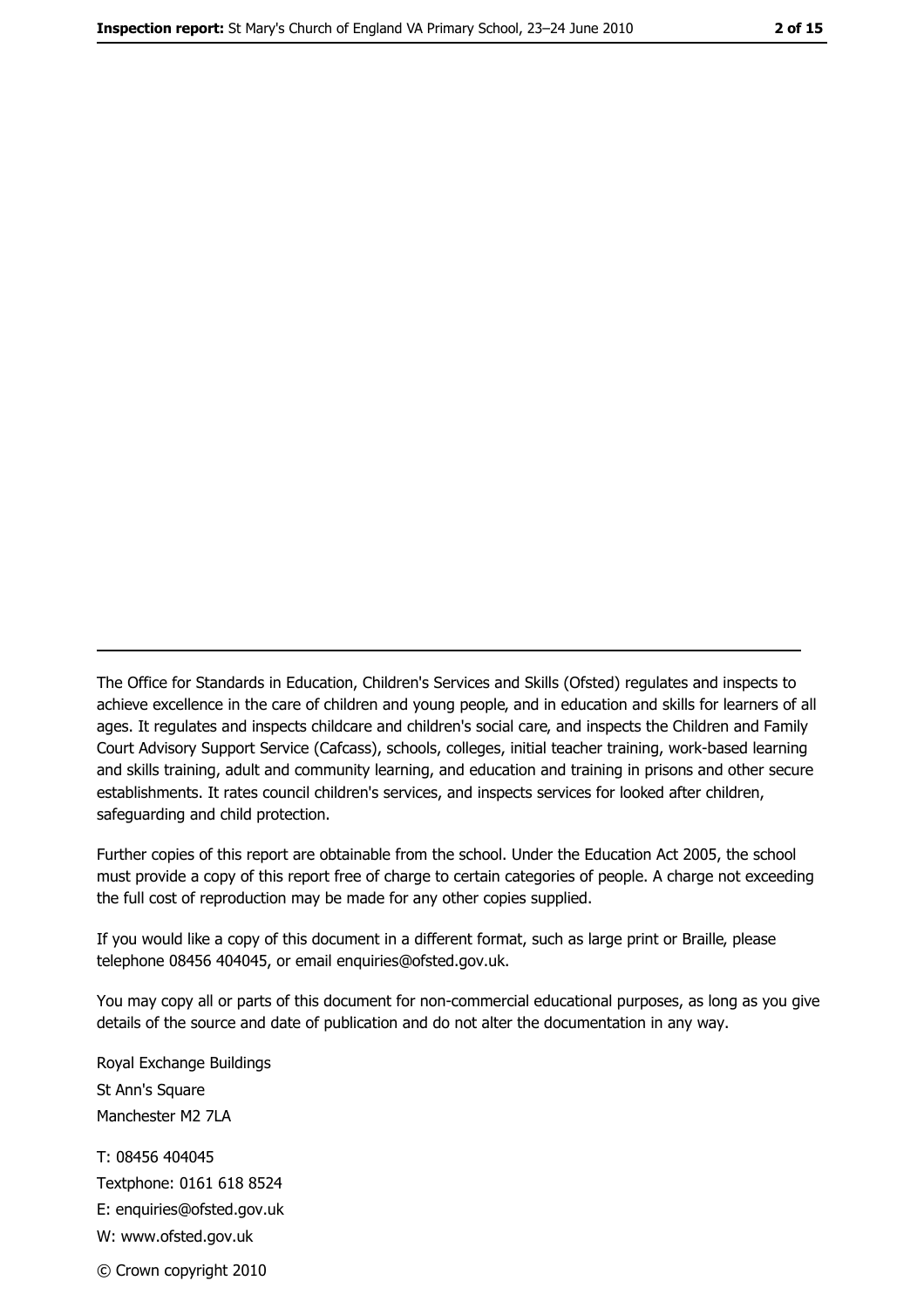# **Introduction**

This inspection was carried out by three additional inspectors. The inspectors observed 15 lessons taught by 12 teachers and held meetings with staff, governors and groups of pupils. They observed the school's work, and looked at the school's records of pupils' standards and progress, various policies related to safeguarding, the school development plan and curriculum plans. The 146 questionnaires returned by parents and carers were also scrutinised. The inspection team reviewed many aspects of the school's work. It looked in detail at the following:

- how well pupils are making progress in writing, particularly the boys, and in  $\blacksquare$ mathematics at Key Stage 2
- how effectively teaching and the curriculum meets the needs of different groups of  $\blacksquare$ pupils such as boys, the more-able and those new to learning English
- the effectiveness of the new senior leadership team and the governing body in  $\blacksquare$ leading the school forward.

## **Information about the school**

St Mary's is larger than the average primary school. The vast majority of its pupils come from families of White British heritage. The proportion of pupils who are learning to speak English as an additional language is smaller than average, whereas the proportion of pupils with special educational needs and/or disabilities is slightly larger than average. The school has been successful in achieving Healthy Schools status and the Activemark award. There have been several changes to the senior leadership team and in the governing body over the last 18 months.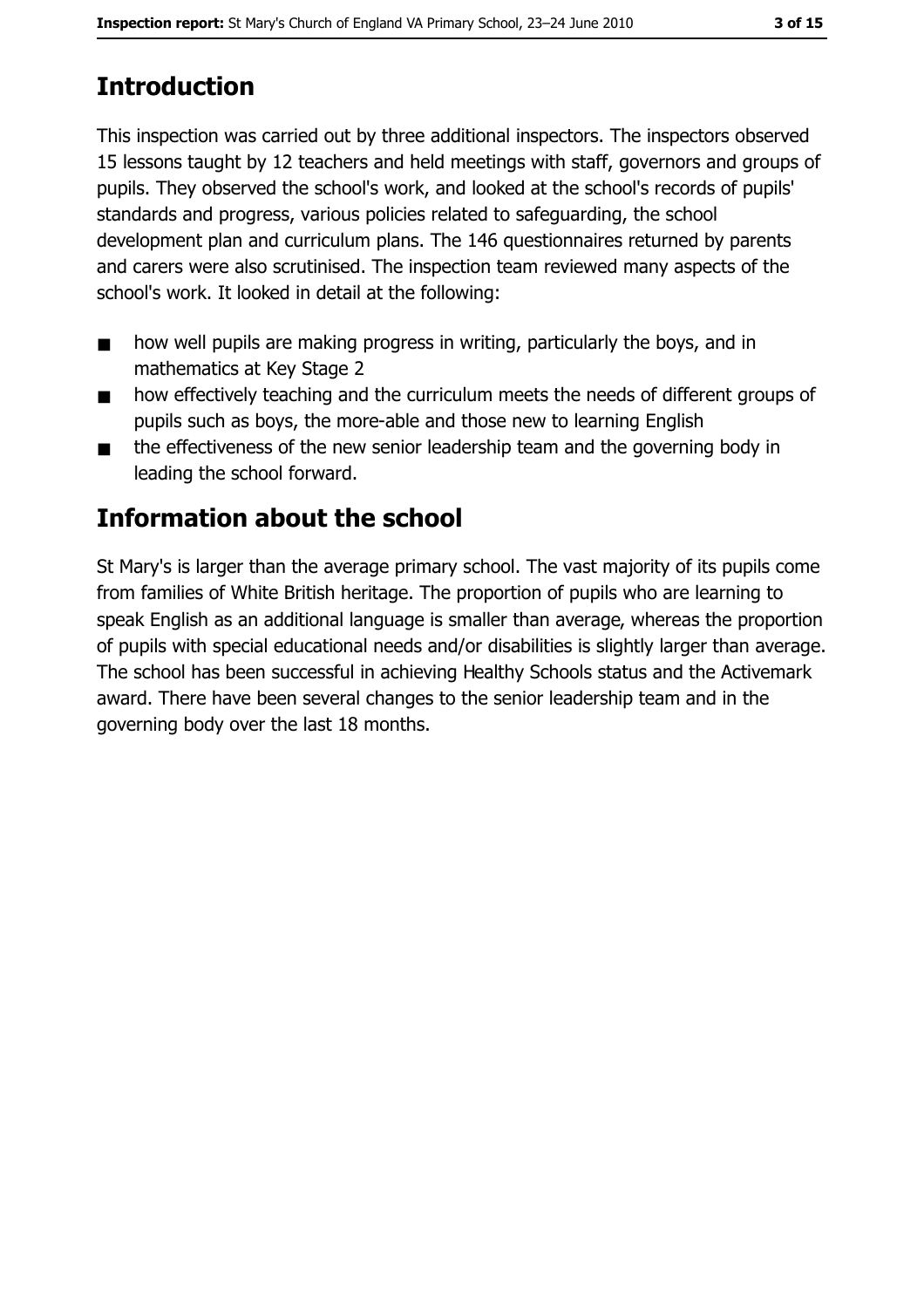# **Inspection judgements**

## Overall effectiveness: how good is the school?

#### The school's capacity for sustained improvement

## **Main findings**

St Mary's provides a satisfactory education for its pupils. The new senior leadership team, under the clear direction of the headteacher, is successful in moving the school forward at an increasingly rapid pace. Many aspects have already improved. The effectiveness of the Early Years Foundation Stage is now good; there is a rising trend in standards in Years 1 and 2 and an increasing pace to pupils' learning in most year groups. The positive strategies introduced to help pupils understand how well they are doing and how to improve are supporting pupils' aspirations and desire to do well. All these factors, together with the staff commitment to improvement and accurate self-evaluation practices, provide clear evidence of the school's good capacity for further development.

The school is strongly supported by parents and carers, who recognise the good levels of care and support provided by all staff. Many commented on how happy their children are at school and they are growing in confidence and maturity.

Pupils' personal development is good. Their academic standards are broadly in line with national averages, and improving. The groundswell of rising standards is coming from the Reception classes, where children's progress is now good. It is reaching through Key Stage 1 but has yet to be seen consistently up to Year 6. Weaknesses in writing, particularly for the boys in Years 1 and 2, have been addressed this year. Weaknesses in mathematics last year, particularly in Year 6, have also been largely resolved and standards here are also rising. The school has successfully tackled the inadequate progress in the past in Key Stage 2 and pupils are now making satisfactory overall progress.

The school has successfully introduced a range of strategies to support accurate assessment of pupils' work, which teachers use to inform their lesson plans and to set targets for pupils' next steps. This is beginning to have a positive impact on pupils' learning but teaching overall remains satisfactory. Although activities are now better matched to pupils' ages and abilities, they are not consistently effective in moving pupils' learning on at a good rate or in challenging pupils' thinking. In some cases, opportunities are missed to really engage slower learners through greater use of practical activities.

The curriculum has also been improved. Effective use is made of community links, both locally and abroad, to extend pupils' experiences. Positive links between subjects ensure that pupils' literacy, numeracy and computing skills are consolidated and further developed. The curriculum has been adapted well to motivate boys' interests and to meet the needs of the few pupils who are learning to speak English as an additional

| 3 |  |
|---|--|
|   |  |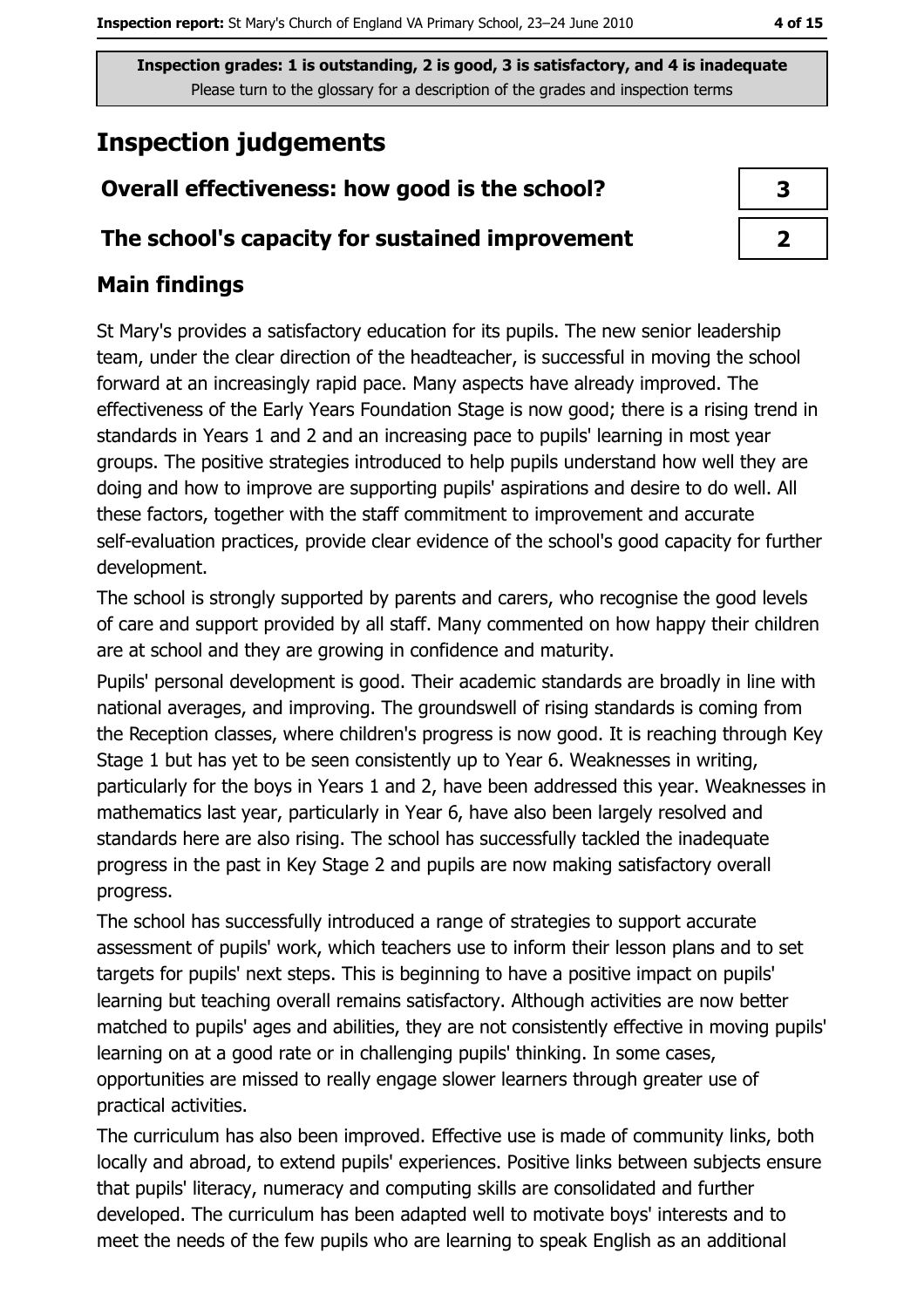$\overline{\mathbf{3}}$ 

Inspection grades: 1 is outstanding, 2 is good, 3 is satisfactory, and 4 is inadequate Please turn to the glossary for a description of the grades and inspection terms

language and those pupils with specific learning difficulties. However, while there are clear expectations for the progress pupils should make each year, these are not always high enough to ensure good progress for all pupils, particularly in Key Stage 2. Good links with parents and carers, the local community, other agencies and schools all support the provision and pupils' learning, helping standards to rise.

The school has successfully developed a range of monitoring strategies to support accurate self-evaluation, and the senior leadership team and governors have a good understanding of the school's strengths and weaknesses. The school development plan is appropriately based on these evaluations with well-structured action plans. The criteria to help leaders, governors and staff to evaluate the impact of their work, however, are not clear enough to measure accurately how successfully they have been in terms of raising standards.

## What does the school need to do to improve further?

- Raise the quality of teaching and learning so it is at least good in all year groups, by  $\blacksquare$ ensuring that:
	- lesson activities are well matched to pupils' learning needs and all ability groups are challenged to do well
	- lessons always include enough practical activities, particularly in mathematics, to engage and maintain pupils' interest
	- the existing good practice is shared effectively across the school
- Improve the planning of the curriculum by building in more aspirational targets for  $\blacksquare$ the progress pupils should make each year at Key Stage 2.
- Develop precise, measurable criteria for evaluating progress towards improvement  $\blacksquare$ targets in the school development plan.

## **Outcomes for individuals and groups of pupils**

There have been fluctuations in pupils' attainment for some years, with strengths and weaknesses in English, mathematics and science being evident at different times. Progress in Key Stage 2 has been inadequate and yet standards have still hovered around average levels, showing that pupils were capable of higher attainment. Progress is now improving and, during the inspection, there was clear evidence of pupils' better rates of learning. In most lessons observed, progress was at least satisfactory, and several highlights were noted in different classes. These examples of good progress were the result of teachers' imaginative activities and pupils' eagerness to learn. In one lesson in Year 5, the teacher introduced the pupils to a game called Kung Fu Punctuation, which required them to identify the different kinds of punctuation and demonstrate them with Kung Fu actions. This thoroughly engaged the interest and enthusiasm of boys and girls in the class and had the desired effect of consolidating their knowledge and awareness of correct punctuation.

In other classes, pupils showed the skills of cooperation and effective sharing of ideas so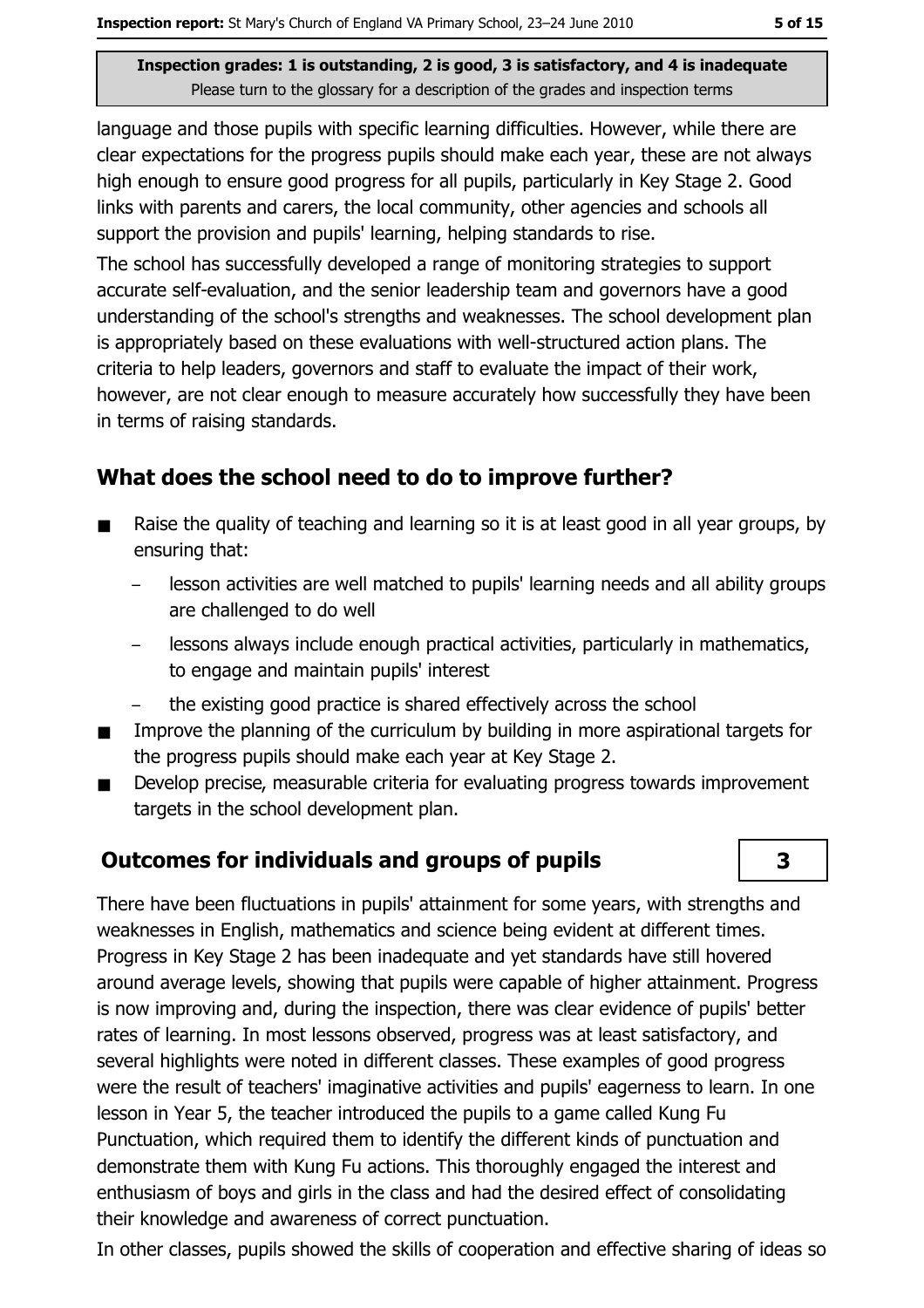they made good progress. In many classes, pupils listened carefully, enthusiastically offered their answers and ideas and used 'the steps to success' strategy to help them complete their work successfully. This and other successful strategies are promoting steadily improving standards in Year 2. These good examples of learning are not, however, as widespread as they should be; activities do not always sufficiently challenge the more-able and are not always practical enough to ensure the good progress of the less able pupils, especially in mathematics. Behaviour in class and around the school is good and, even when lessons are a little slow, pupils behave sensibly.

Pupils get on well together and enjoy taking responsibility. School councillors in particular talked at length about the many different positive changes they had made, the school's good contribution to the local community and the exciting links with schools in other countries. Pupils show care for one another, and the school's ethos and strong relationships ensure that their spiritual, social moral and cultural awareness is well founded. Pupils' understanding of how to develop healthy lifestyles is also good, reflecting the Healthy School status and work to achieve the Activemark. Generally average standards in the basic skills of literacy, numeracy and information and communication technology (ICT) and average attendance mean that pupils are satisfactorily prepared for their next stage of education and later life.

| Pupils' achievement and the extent to which they enjoy their learning                                                     | 3                       |
|---------------------------------------------------------------------------------------------------------------------------|-------------------------|
| Taking into account:<br>Pupils' attainment <sup>1</sup>                                                                   | 3                       |
| The quality of pupils' learning and their progress                                                                        | 3                       |
| The quality of learning for pupils with special educational needs and/or<br>disabilities and their progress               | 3                       |
| The extent to which pupils feel safe                                                                                      | $\mathbf{2}$            |
| <b>Pupils' behaviour</b>                                                                                                  | $\overline{\mathbf{2}}$ |
| The extent to which pupils adopt healthy lifestyles                                                                       | $\mathbf{2}$            |
| The extent to which pupils contribute to the school and wider community                                                   | $\mathbf{2}$            |
| The extent to which pupils develop workplace and other skills that will<br>contribute to their future economic well-being | 3                       |
| Taking into account:<br>Pupils' attendance <sup>1</sup>                                                                   | 3                       |
| The extent of pupils' spiritual, moral, social and cultural development                                                   | 2                       |

These are the grades for pupils' outcomes

The grades for attainment and attendance are: 1 is high; 2 is above average; 3 is broadly average; and 4 is low.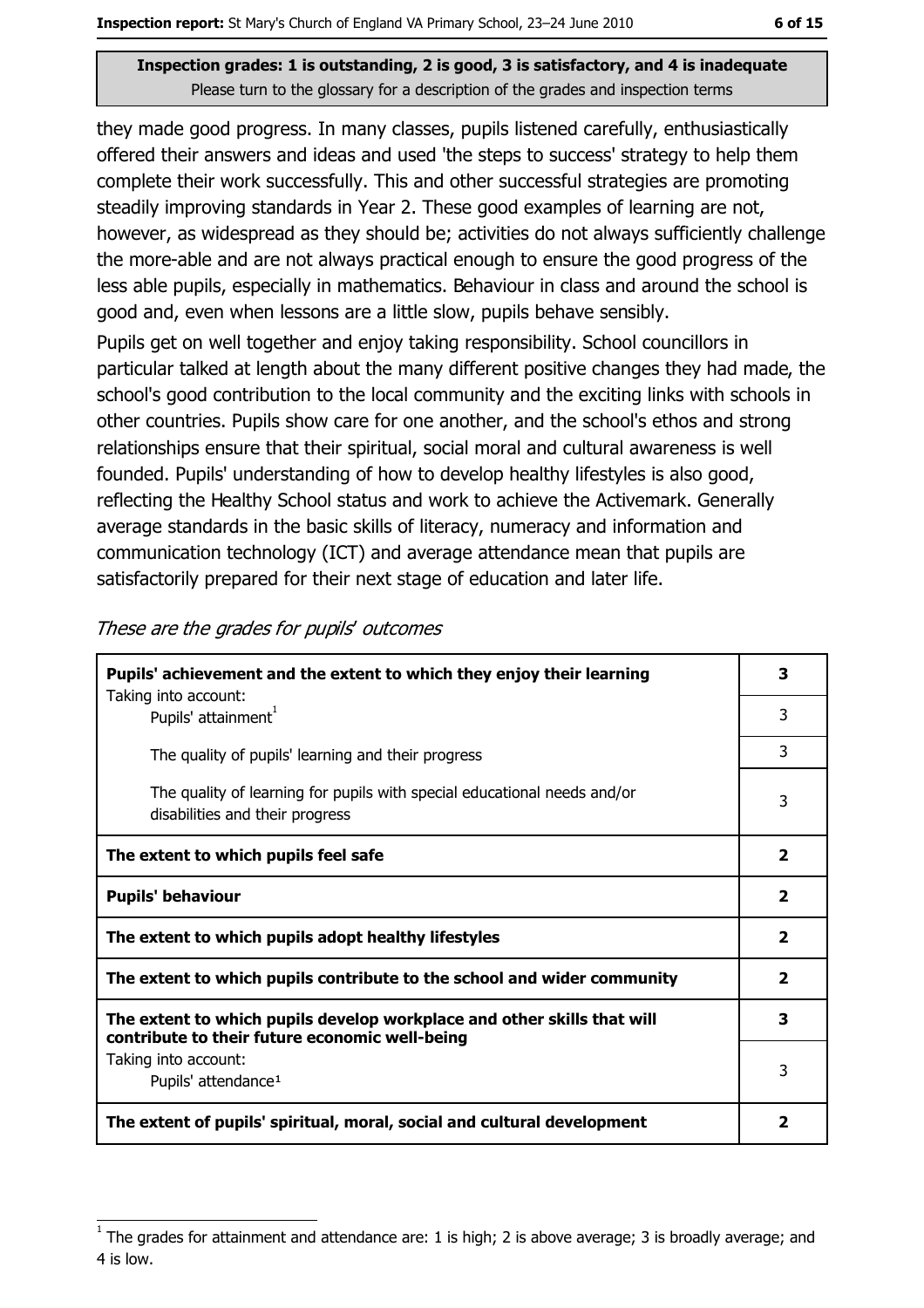#### How effective is the provision?

Recent improvements in the quality of teaching and the curriculum are increasing the rates of pupils' effective learning. The redesigned curriculum is resulting in more interesting activities that are engaging pupils' interests and motivating them to want to learn. This can be seen very effectively in the way boys are more interested in writing, particularly in Years 1 and 2, but expectations are not so high in Years 3 to 6. The recent purchase of ICT software and equipment has addressed concerns over the breadth of experiences offered to pupils in Key Stage 2 but ICT has yet to be fully integrated into the planning to pupils' support learning. A wide range of additional activities is extending pupils' interests and enhancing many aspects of their knowledge and skills. Teachers' use of assessment to identify clearly what pupils know and can do is helping to set targets, and pupils say they find this beneficial as it helps them to improve their work. The new assessment procedures are also supporting teachers' planning so that activities more accurately build on past learning. Although there is a better match of activities to pupils' learning needs, there is still too often a lack of challenge for the more-able, and those who find difficulty in mathematics are sometimes given tasks that are not sufficiently practical or well suited to their needs.

A strong emphasis on developing pupils' personal, social and health education is having a successful impact on their development. Consistent messages about how to develop healthy lifestyles and manage difficult situations, by building self-discipline and empathy for one another, are effective in developing pupils' life-skills. This, and the good levels of care, support and quidance provided by all staff, ensures that pupils feel safe and understand how to keep themselves safe. Relationships throughout the school are strong and there are effective systems to support vulnerable pupils and help families to access specialist support agencies. The school has good relationships with many outside groups who support both the staff and the pupils, including those in the early stages of learning to speak English, for example, and those with special educational needs and/or disabilities.

| The quality of teaching                                                                                    |  |
|------------------------------------------------------------------------------------------------------------|--|
| Taking into account:<br>The use of assessment to support learning                                          |  |
| The extent to which the curriculum meets pupils' needs, including, where<br>relevant, through partnerships |  |
| The effectiveness of care, guidance and support                                                            |  |

These are the grades for the quality of provision

#### How effective are leadership and management?

After a difficult period of change, the new senior leadership team is proving effective in moving the school forward. This has yet to result in consistently good teaching and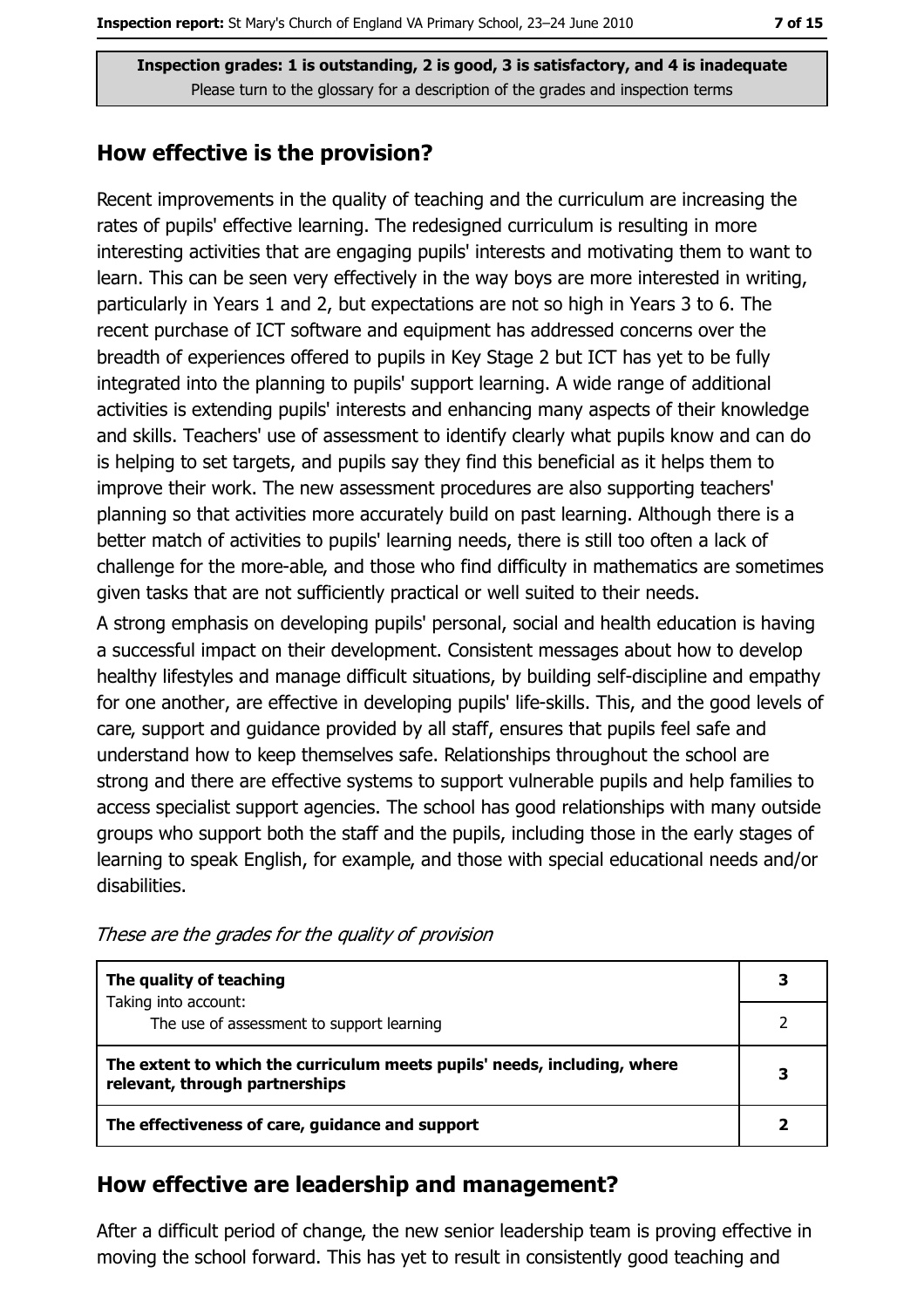learning, but the headteacher and deputy headteacher make a good team that is galvanising the commitment of the staff to improvement. They are well supported by the newly organised governing body, which evaluates its own work well and is also looking for ways to improve. Keeping pupils safe is high on the school's agenda and supervision is well organised. Safeguarding procedures are carried out in line with government requirements. Governors were quick to rectify an oversight identified during the inspection.

The school is a harmonious and happy community and staff effectively promote equality and mutual respect. Several parents and carers commented on the school's good work within the local community. For example, one said, 'My daughter has developed an increasing sense of respect, ownership and inclusion in our local community and the school community due to the school's continuing endeavours to be actively involved in fundraising and humanitarian environmental initiatives.' The school has appropriate plans to make links with schools in more culturally diverse areas so that pupils' awareness of modern multicultural British society is further developed.

| The effectiveness of leadership and management in embedding ambition and<br>driving improvement                                                                     | 2                       |
|---------------------------------------------------------------------------------------------------------------------------------------------------------------------|-------------------------|
| Taking into account:<br>The leadership and management of teaching and learning                                                                                      | 3                       |
| The effectiveness of the governing body in challenging and supporting the<br>school so that weaknesses are tackled decisively and statutory responsibilities<br>met | 3                       |
| The effectiveness of the school's engagement with parents and carers                                                                                                | $\overline{\mathbf{2}}$ |
| The effectiveness of partnerships in promoting learning and well-being                                                                                              | 2                       |
| The effectiveness with which the school promotes equality of opportunity and<br>tackles discrimination                                                              | $\overline{\mathbf{2}}$ |
| The effectiveness of safeguarding procedures                                                                                                                        | 3                       |
| The effectiveness with which the school promotes community cohesion                                                                                                 | $\overline{\mathbf{2}}$ |
| The effectiveness with which the school deploys resources to achieve<br>value for money                                                                             | з                       |

|  | These are the grades for leadership and management |
|--|----------------------------------------------------|
|  |                                                    |
|  |                                                    |

## **Early Years Foundation Stage**

Children start in the Reception class with a range of skills and knowledge that are broadly at the levels expected for children of this age, but a significant group have weaknesses in their personal and social development and language skills. All make good progress across all the areas of learning.

Good teaching and an interesting range of activities enable children to develop well.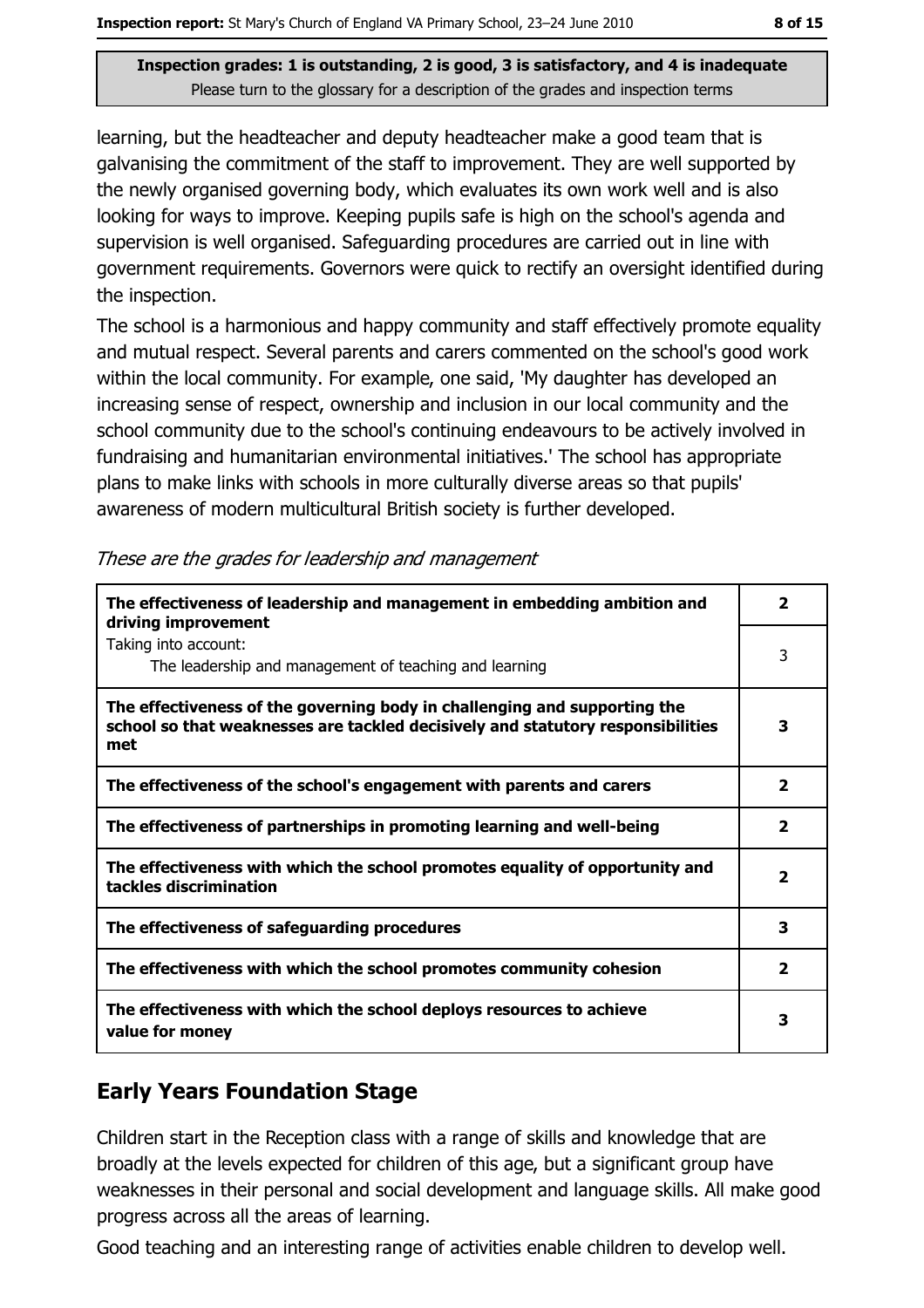There is a good balance of tasks led by an adult and opportunities for children to choose and develop their own activities. Most choose their resources with confidence and all work and play very happily with each other, sharing tools and equipment sensibly. The range of resources available stimulates their interest and children enjoy challenging themselves, as seen when a group found really large items to measure and were excited by the large numbers they could use. Children are proud of their successes; one group showed how they had written their own sentences with a capital letter, full stops and finger spaces. The large outside area is used well. It reflects the good quality learning environment inside the classroom, and provides a fun and safe area in which children can experiment and explore.

Leadership of the Early Years Foundation Stage is good and children are well cared for. The leader of the Early Years Foundation Stage is evaluative and looks for further ways to improve. Good links with parents and carers and the local pre-school groups are fostered well. Children's progress is monitored carefully and a thorough system of recording is used to develop a clear plan for each child's important next steps. The teachers and teaching assistants work together extremely well. Areas for further improvement are identified correctly, with the result that provision and outcomes are improving, especially in terms of boys' better language skills and creative development.

| <b>Overall effectiveness of the Early Years Foundation Stage</b>                             |  |
|----------------------------------------------------------------------------------------------|--|
| Taking into account:<br>Outcomes for children in the Early Years Foundation Stage            |  |
| The quality of provision in the Early Years Foundation Stage                                 |  |
| The effectiveness of leadership and management of the Early Years<br><b>Foundation Stage</b> |  |

These are the grades for the Early Years Foundation Stage

#### **Views of parents and carers**

The vast majority of parents and carers are very supportive of the school and feel that their children are doing well, enjoy school and are well cared for by all staff. One parent wrote, 'We know our child is left in safe hands and his needs are dealt with in a sensitive manner.'

A very small number of parents and carers had concerns about the behaviour of some of the pupils. The inspection team explored this concern and found that there have been difficulties in the past but that these have been mostly addressed and behaviour in the school is now good. Where there are difficulties, pupils say that the staff sort things out quickly and they feel safe in school.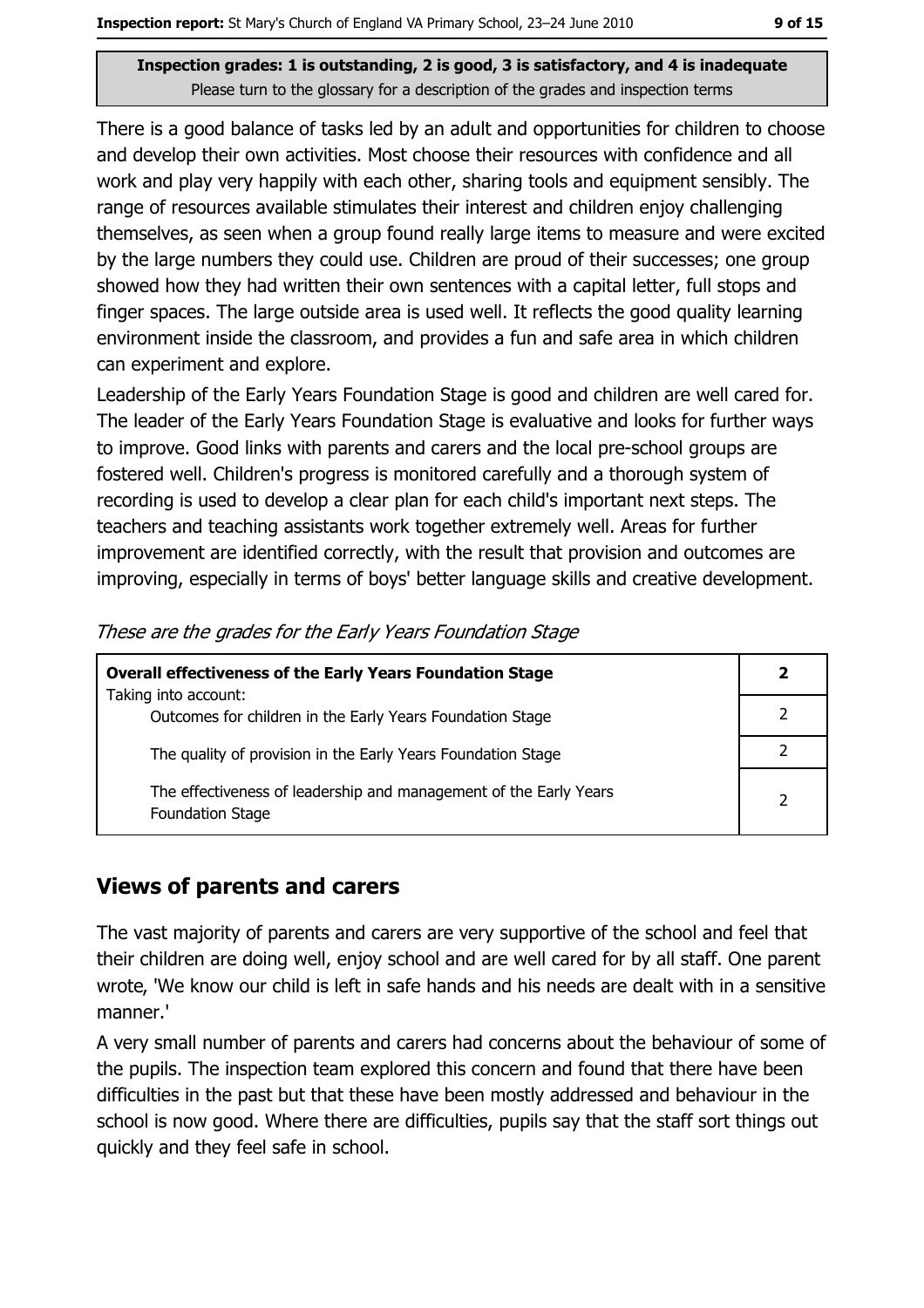#### Responses from parents and carers to Ofsted's questionnaire

Ofsted invited all the registered parents and carers of pupils registered at St Mary's Church of England Primary School to complete a questionnaire about their views of the school.

In the questionnaire, parents and carers were asked to record how strongly they agreed with 13 statements about the school.

| <b>Statements</b>                                                                                                                                                                                                                                       | <b>Strongly</b><br><b>Agree</b> |               | <b>Agree</b> |               |                | <b>Disagree</b> |                | <b>Strongly</b><br>disagree |
|---------------------------------------------------------------------------------------------------------------------------------------------------------------------------------------------------------------------------------------------------------|---------------------------------|---------------|--------------|---------------|----------------|-----------------|----------------|-----------------------------|
|                                                                                                                                                                                                                                                         | <b>Total</b>                    | $\frac{1}{2}$ | <b>Total</b> | $\frac{0}{0}$ | <b>Total</b>   | $\frac{1}{2}$   | <b>Total</b>   | $\frac{1}{2}$               |
| My child enjoys school                                                                                                                                                                                                                                  | 85                              | 58            | 59           | 40            | $\overline{2}$ | 1               | $\overline{0}$ | $\mathbf{0}$                |
| The school keeps my child<br>safe                                                                                                                                                                                                                       | 85                              | 58            | 61           | 42            | 0              | 0               | 0              | 0                           |
| The school informs me<br>about my child's progress                                                                                                                                                                                                      | 63                              | 43            | 72           | 49            | 8              | 5               | 2              | $\mathbf{1}$                |
| My child is making enough<br>progress at this school                                                                                                                                                                                                    | 65                              | 45            | 73           | 50            | 5              | 3               | 0              | 0                           |
| The teaching is good at this<br>school                                                                                                                                                                                                                  | 72                              | 49            | 62           | 42            | 7              | 5               | 0              | $\mathbf 0$                 |
| The school helps me to<br>support my child's learning                                                                                                                                                                                                   | 77                              | 53            | 64           | 44            | 4              | 3               | 0              | $\mathbf 0$                 |
| The school helps my child to<br>have a healthy lifestyle                                                                                                                                                                                                | 69                              | 47            | 76           | 52            | 0              | 0               | 0              | 0                           |
| The school makes sure that<br>my child is well prepared for<br>the future (for example<br>changing year group,<br>changing school, and for<br>children who are finishing<br>school, entering further or<br>higher education, or<br>entering employment) | 60                              | 41            | 60           | 41            | $\overline{2}$ | 1               | 1              | $\mathbf{1}$                |
| The school meets my child's<br>particular needs                                                                                                                                                                                                         | 68                              | 47            | 63           | 43            | 5              | 3               | 0              | $\mathbf 0$                 |
| The school deals effectively<br>with unacceptable behaviour                                                                                                                                                                                             | 56                              | 38            | 72           | 49            | $\overline{7}$ | 5               | 0              | 0                           |
| The school takes account of<br>my suggestions and<br>concerns                                                                                                                                                                                           | 55                              | 38            | 62           | 42            | 5              | 3               | $\overline{2}$ | $\mathbf{1}$                |
| The school is led and<br>managed effectively                                                                                                                                                                                                            | 66                              | 45            | 68           | 47            | $\overline{4}$ | 3               | $\mathbf{1}$   | $\mathbf{1}$                |
| Overall, I am happy with my<br>child's experience at this<br>school                                                                                                                                                                                     | 84                              | 58            | 56           | 38            | 3              | $\overline{2}$  | 0              | $\mathbf 0$                 |

The table above summarises the responses that parents and carers made to each statement. The percentages indicate the proportion of parents and carers giving that response out of the total number of completed questionnaires. Where one or more parents and carers chose not to answer a particular question, the percentages will not add up to 100%.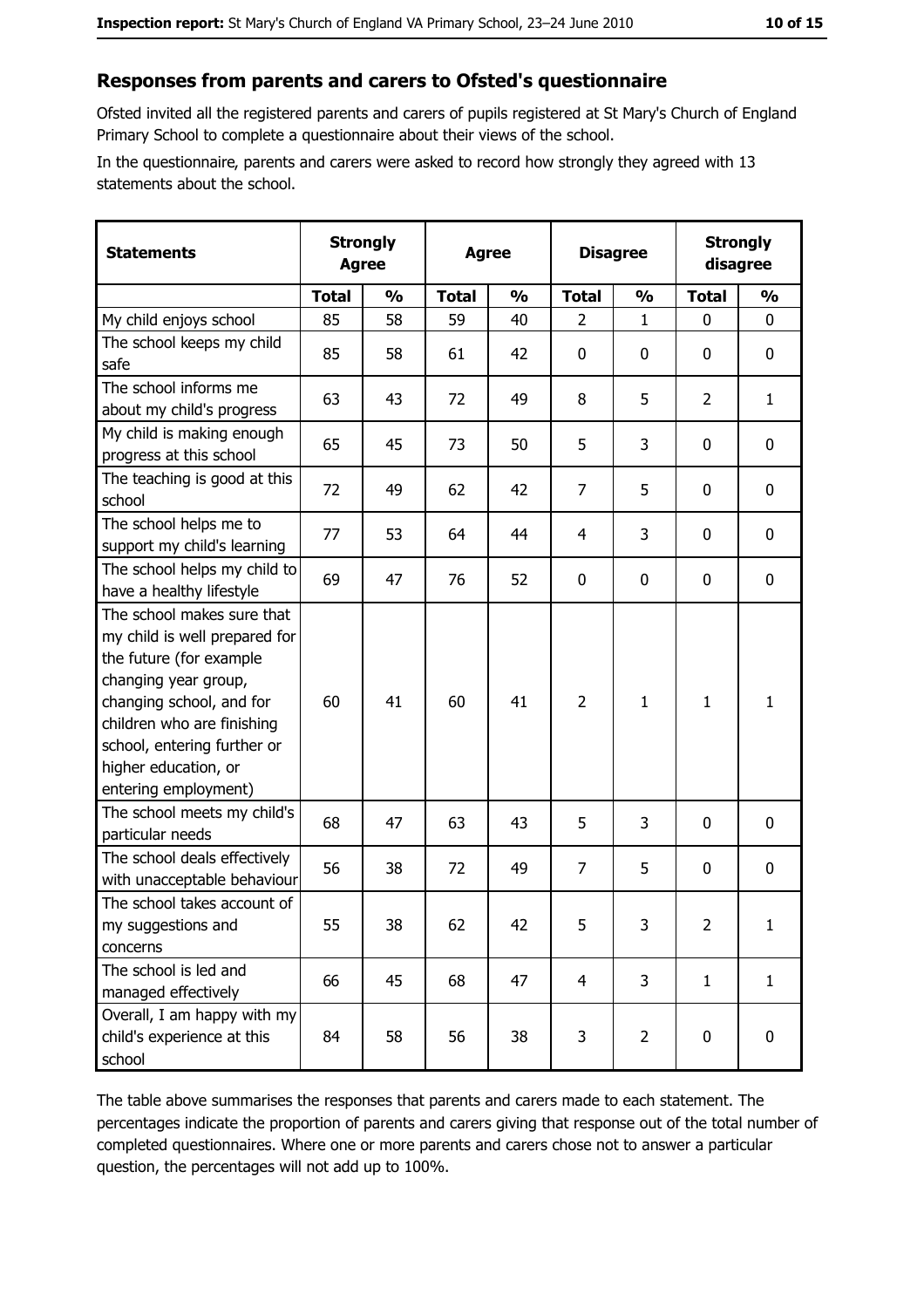# Glossary

| <b>Grade</b> | <b>Judgement</b> | <b>Description</b>                                                                                                                                                                                                               |
|--------------|------------------|----------------------------------------------------------------------------------------------------------------------------------------------------------------------------------------------------------------------------------|
| Grade 1      | Outstanding      | These features are highly effective. An oustanding<br>school provides exceptionally well for its pupils' needs.                                                                                                                  |
| Grade 2      | Good             | These are very positive features of a school. A school<br>that is good is serving its pupils well.                                                                                                                               |
| Grade 3      | Satisfactory     | These features are of reasonable quality. A satisfactory<br>school is providing adequately for its pupils.                                                                                                                       |
| Grade 4      | Inadequate       | These features are not of an acceptable standard. An<br>inadequate school needs to make significant<br>improvement in order to meet the needs of its pupils.<br>Ofsted inspectors will make further visits until it<br>improves. |

## What inspection judgements mean

#### **Overall effectiveness of schools**

|                       | Overall effectiveness judgement (percentage of<br>schools) |      |                     |                   |  |
|-----------------------|------------------------------------------------------------|------|---------------------|-------------------|--|
| <b>Type of school</b> | <b>Outstanding</b>                                         | Good | <b>Satisfactory</b> | <b>Inadequate</b> |  |
| Nursery schools       | 51                                                         | 45   | 0                   | 4                 |  |
| Primary schools       | 6                                                          | 41   | 42                  | 10                |  |
| Secondary schools     | 8                                                          | 34   | 44                  | 14                |  |
| Sixth forms           | 10                                                         | 37   | 50                  | 3                 |  |
| Special schools       | 32                                                         | 38   | 25                  | 5                 |  |
| Pupil referral units  | 12                                                         | 43   | 31                  | 14                |  |
| All schools           | 9                                                          | 40   | 40                  | 10                |  |

New school inspection arrangements were introduced on 1 September 2009. This means that inspectors now make some additional judgements that were not made previously.

The data in the table above is for the period 1 September to 31 December 2009 and is the most recently published data available (see www.ofsted.gov.uk). Please note that the sample of schools inspected during the autumn term 2009 was not representative of all schools nationally, as weaker schools are inspected more frequently than good or outstanding schools.

Percentages are rounded and do not always add exactly to 100. Secondary school figures include those that have sixth forms, and sixth form figures include only the data specifically for sixth form inspection judgements.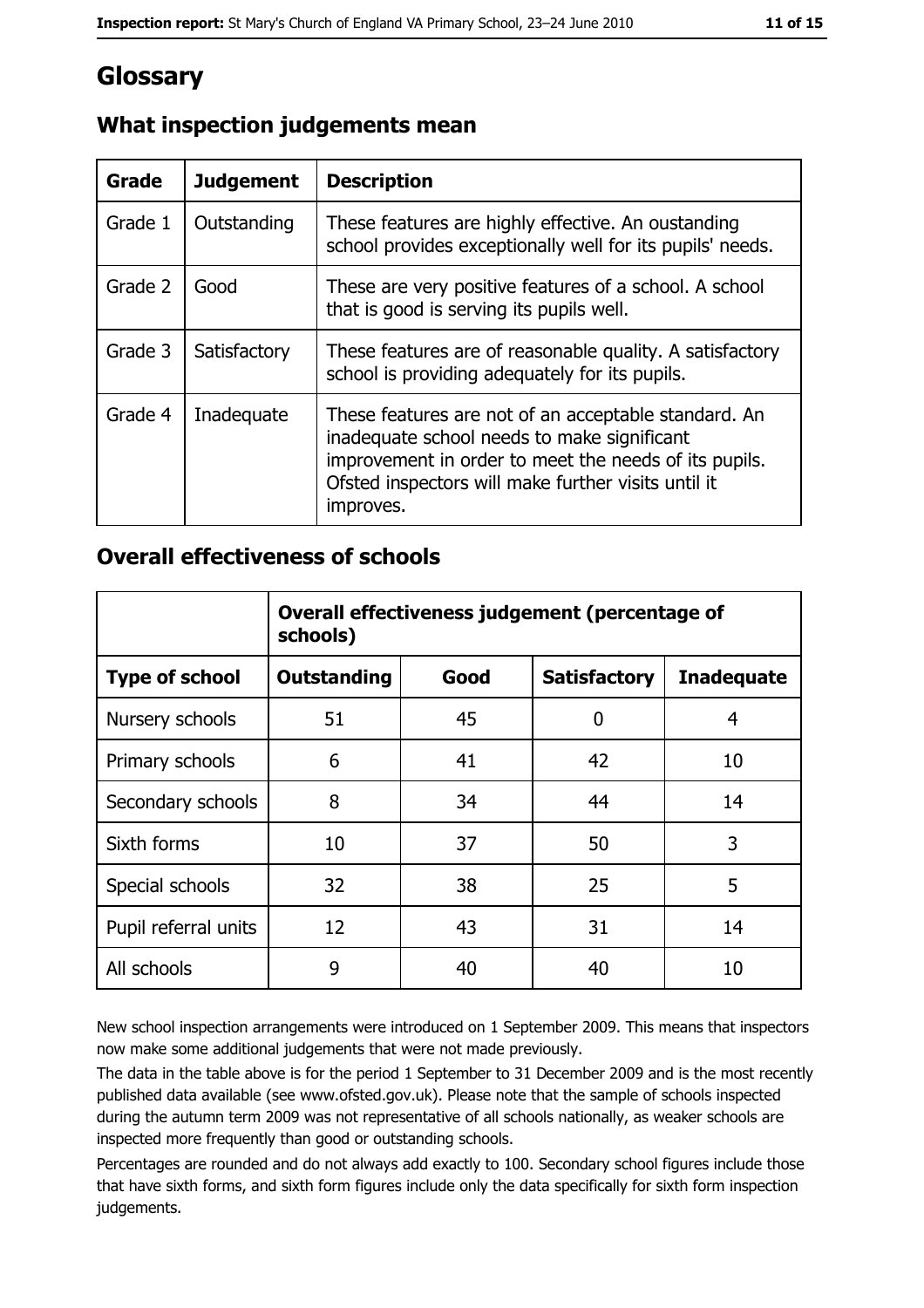# **Common terminology used by inspectors**

| Achievement:                  | the progress and success of a pupil in<br>their learning, development or training.                                                                                                                                                                                                                           |
|-------------------------------|--------------------------------------------------------------------------------------------------------------------------------------------------------------------------------------------------------------------------------------------------------------------------------------------------------------|
| Attainment:                   | the standard of the pupils' work shown by<br>test and examination results and in<br>lessons.                                                                                                                                                                                                                 |
| Capacity to improve:          | the proven ability of the school to<br>continue improving. Inspectors base this<br>judgement on what the school has<br>accomplished so far and on the quality of<br>its systems to maintain improvement.                                                                                                     |
| Leadership and management:    | the contribution of all the staff with<br>responsibilities, not just the headteacher,<br>to identifying priorities, directing and<br>motivating staff and running the school.                                                                                                                                |
| Learning:                     | how well pupils acquire knowledge,<br>develop their understanding, learn and<br>practise skills and are developing their<br>competence as learners.                                                                                                                                                          |
| <b>Overall effectiveness:</b> | inspectors form a judgement on a school's<br>overall effectiveness based on the findings<br>from their inspection of the school. The<br>following judgements, in particular,<br>influence what the overall effectiveness<br>judgement will be.                                                               |
|                               | The school's capacity for sustained<br>improvement.<br>Outcomes for individuals and groups<br>of pupils.<br>The quality of teaching.<br>The extent to which the curriculum<br>meets pupil's needs, including where<br>relevant, through partnerships.<br>The effectiveness of care, guidance<br>and support. |
| Progress:                     | the rate at which pupils are learning in<br>lessons and over longer periods of time. It<br>is often measured by comparing the<br>pupils' attainment at the end of a key<br>stage with their attainment when they<br>started.                                                                                 |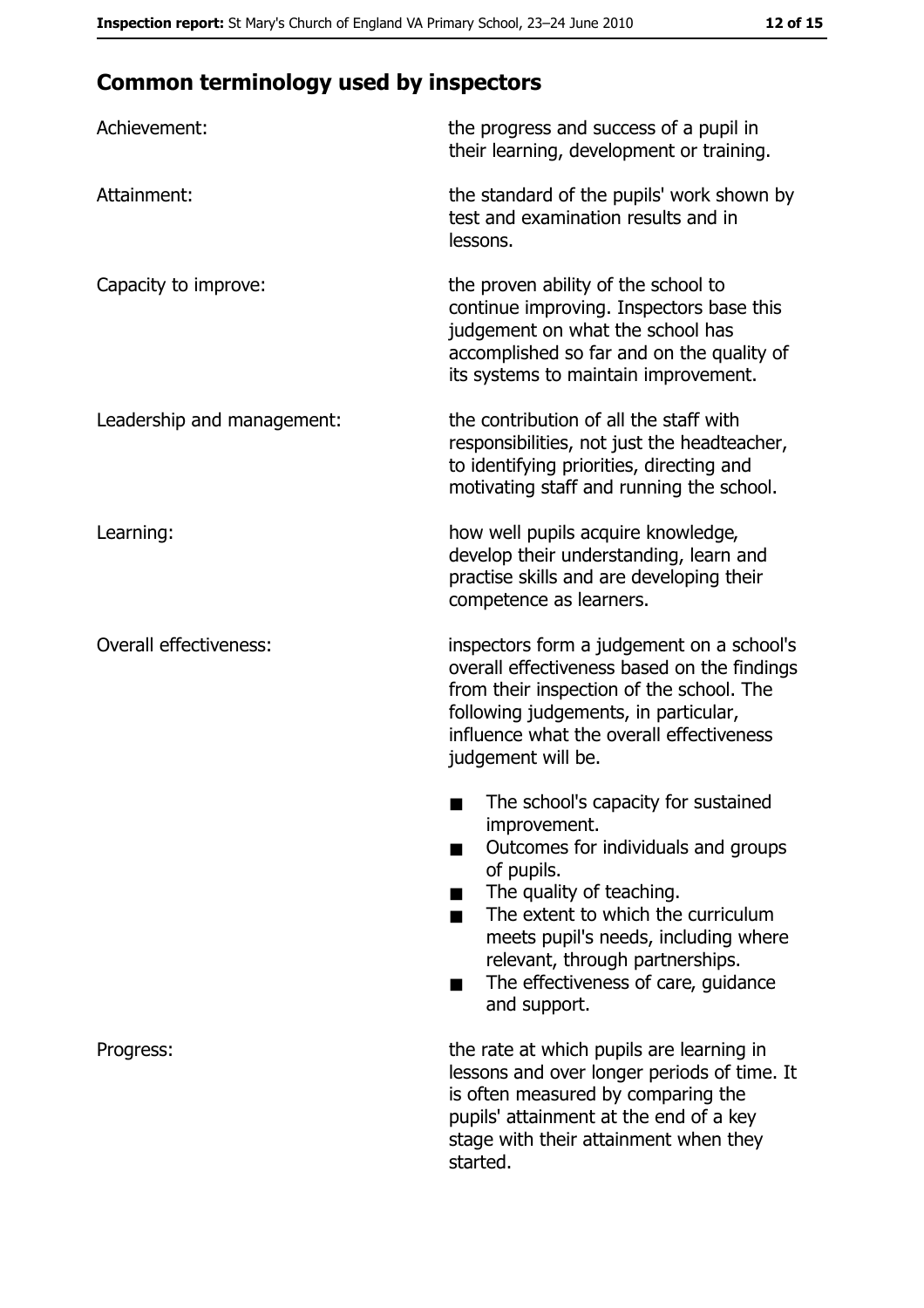This letter is provided for the school, parents and carers to share with their children. It describes Ofsted's main findings from the inspection of their school.



28 June 2010

Dear Children

Inspection of St Mary's Church of England Primary School, Tetbury GL8 8BW

Thank you for making us so welcome and answering our questions when we visited you recently. You could see that you are proud of your school and what it does for you. We believe that you go to a school that is satisfactory at present but improving quickly. Here are some of the things we liked best.

- You get a good start to your schooling in the Reception classes.  $\blacksquare$
- You want to do well, and enjoy the fun activities you are given.  $\blacksquare$
- You behave well. You are polite, friendly and helpful to everyone. You enjoy taking  $\blacksquare$ responsibility and have done lots of things to help the school to be a better place and to help people around the world.
- Your teachers work hard to make sure that your lessons are interesting and help  $\blacksquare$ you to know how to be successful in your activities.
- The school is led well by the headteacher and everyone works together as a strong  $\blacksquare$ team. There is a good partnership with your parents and carers and others who can help you to learn.
- The staff look after you well so you feel safe and happy.

Even though St Mary's has many good elements, we have asked your headteacher and staff to do some things to make it even better.

- Make sure that teaching is consistently good in all year groups and subjects  $\blacksquare$
- Help you all make better progress in your work, but especially at Key Stage 2, so  $\blacksquare$ that standards in reading, writing, mathematics and science improve, by ensuring your activities make you think hard and cover more ground in your work.
- Help you all make better progress in your work, but especially at Key Stage 2, so  $\blacksquare$ that standards in reading, writing, mathematics and science improve, by ensuring your activities make you think hard and cover more ground in your work.
- Make sure that the staff design ways of measuring exactly how well they are doing in making the school even better.

You can do your bit to help by trying really hard to come to school whenever possible. Thank you again for making our time at St Mary's such a happy one.

Yours sincerely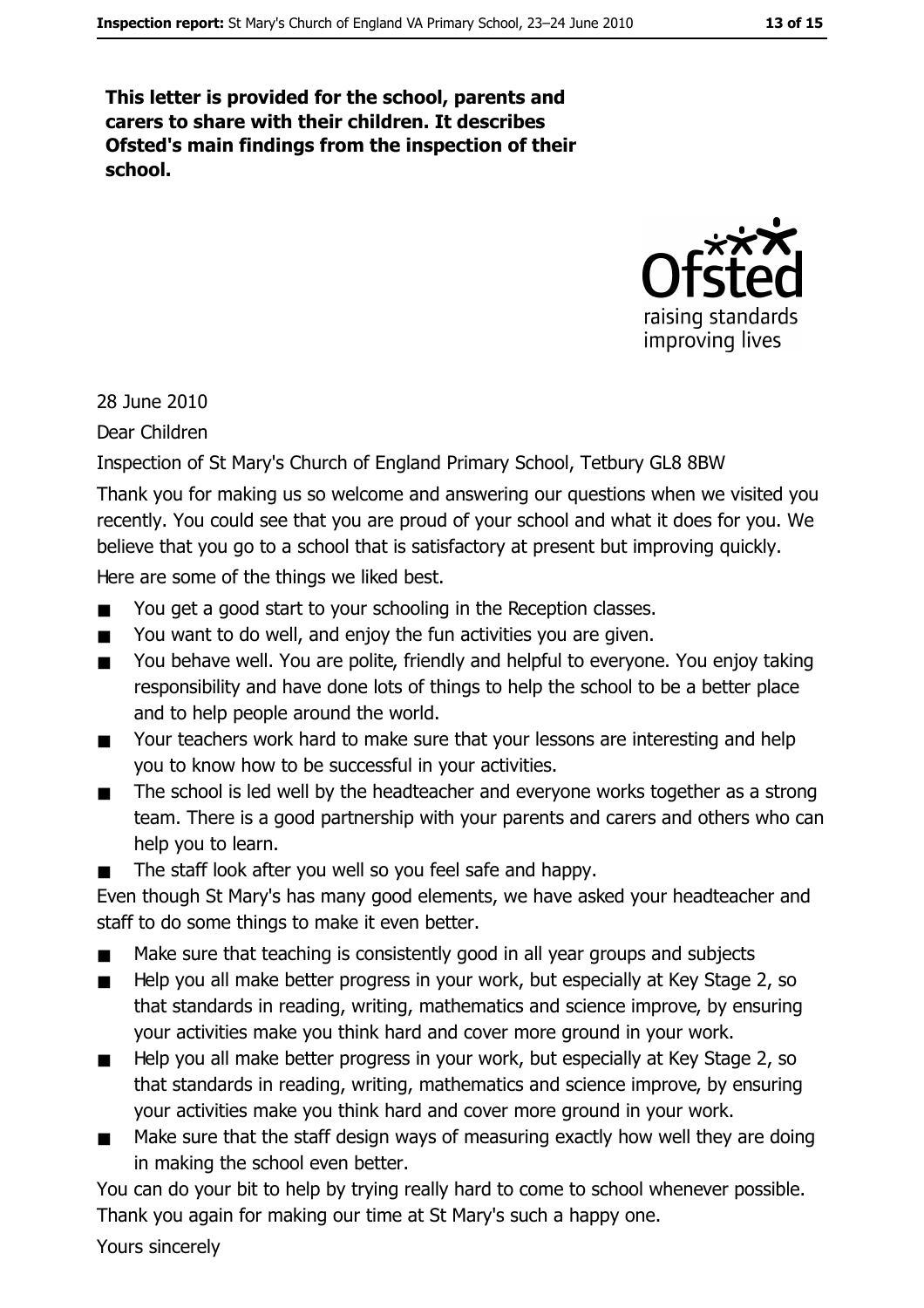Hazel Callaghan Lead inspector